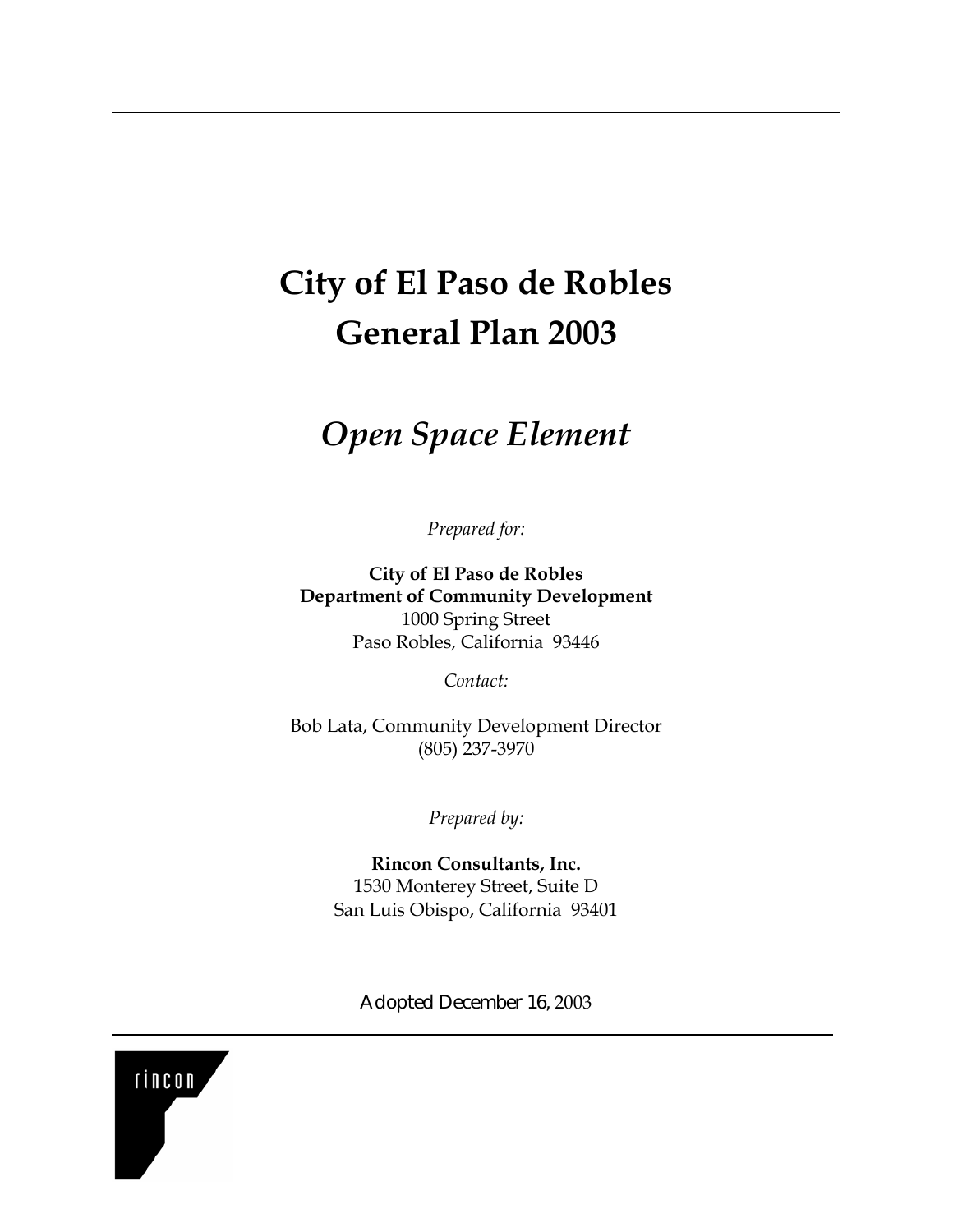# OPEN SPACE ELEMENT

| <b>Figures</b>              |  |
|-----------------------------|--|
| <b>Tables</b><br>Table OS-1 |  |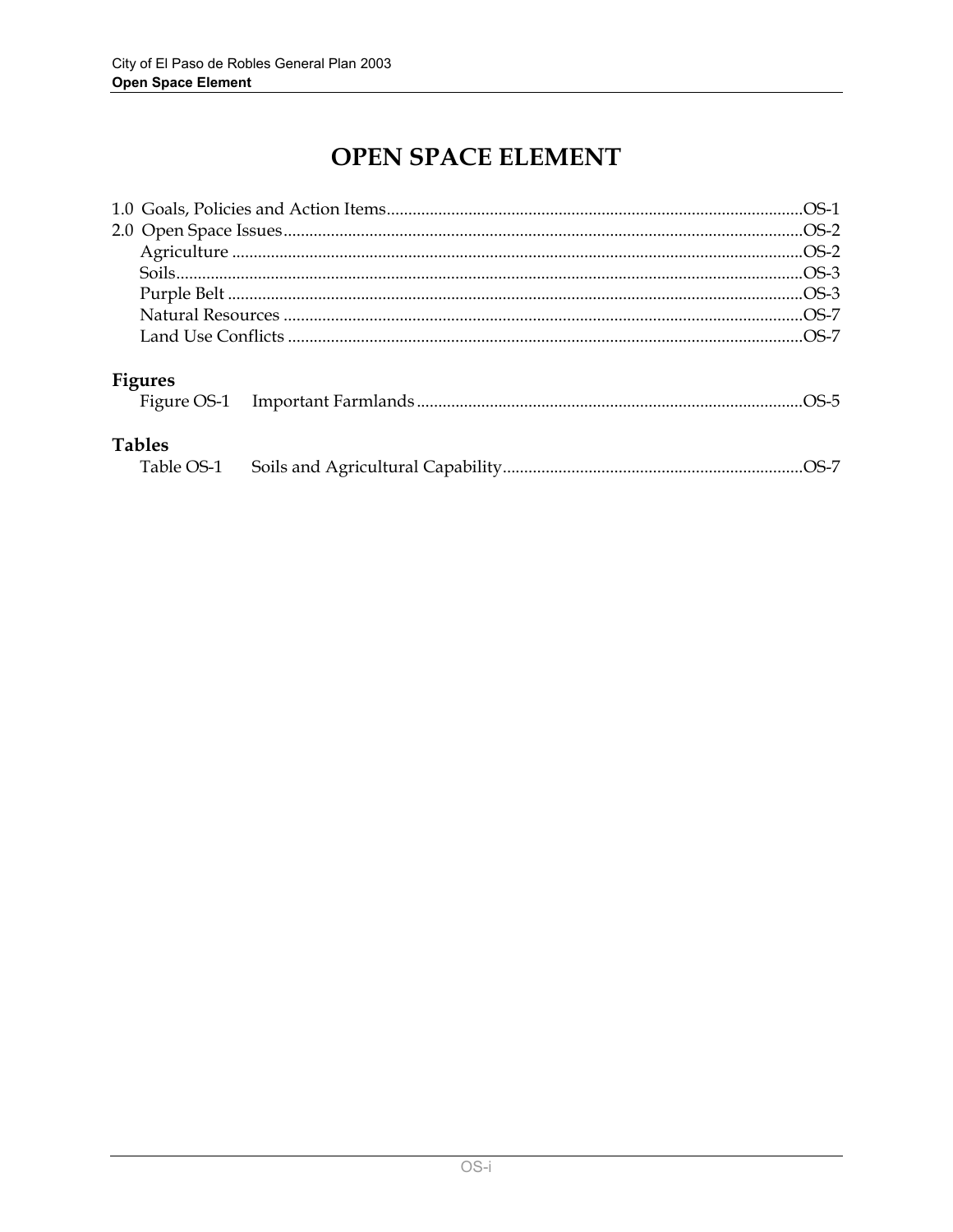# **OPEN SPACE ELEMENT**

Conservation of open space within and around Paso Robles will contribute to the City's quality of life. Paso Robles is characterized by its agricultural and naturally scenic setting that provides economic and recreational opportunities. Agricultural lands supply a great source of income to business and employees in the Paso Robles area. Recreational land is also an important amenity of the planning area, and the City will preserve land for recreational activities, and encourage private recreational developments and other uses beneficial for the residents of the planning area. Scenic land is a prized asset to Paso Robles and will remain one of the principal attractions for residents and visitors of the City.

# **1.0 Goals, Policies, And Action Items**

### **GOAL OS-1: Preserve/expand the amount and quality of open space in and around Paso Robles.**

**POLICY OS-1A:** Open Space/Purple Belt. Develop an open space plan/program for establishing an open space/ purple belt (agricultural preserve area) surrounding the City.

**Action Item 1.** This plan/program is to address the following:

- Open space acquisition
- Acquisition priorities
- Maintenance and Monitoring of City-owned open space areas

**Action Item 2.** Reserve easements for public access, preferably trail access, to large units of public land.

**Action Item 3.** Develop strategies for pursuing federal, state, and private funding for the Open Space/Purple Belt plan/program.

**Action Item 4.** Review development projects to ensure they complement the natural environment and agricultural lands, as applicable, in their location and design.

**Action Item 5.** Investigate and implement, if feasible, the transfer of development rights from open space lands to other lands and dedication of conservation easements where appropriate.

**Action Item 6.** Strive to establish an agricultural buffer between publicly-accessible open spaces and bordering agricultural lands.

**Action Item 7.** Coordinate the City's Open Space/Purple Belt plan/program with neighboring communities, the County of San Luis Obispo, and non-profit agencies.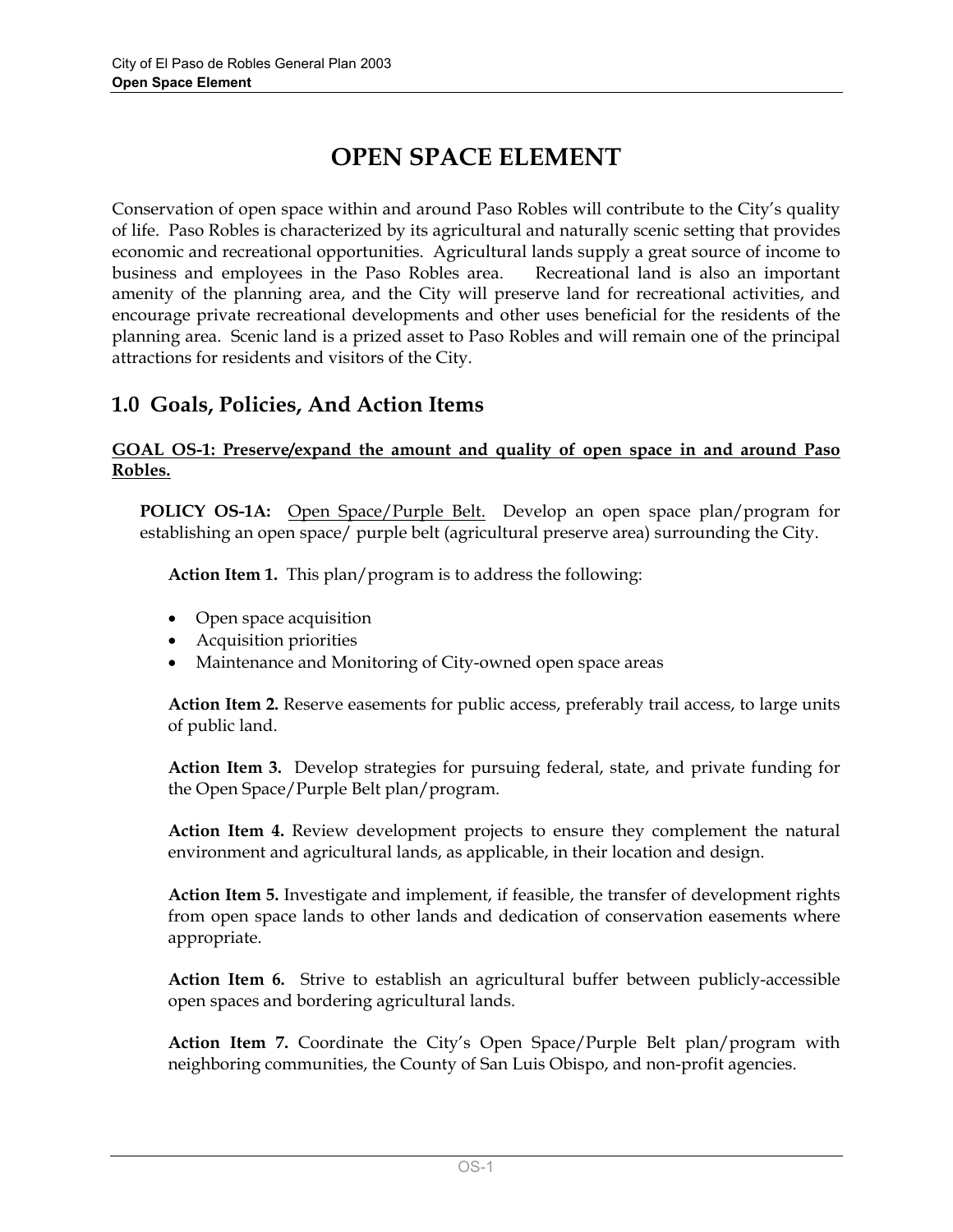**Action Item 8.** Investigate and implement as appropriate and feasible with San Luis Obispo County, establishment of permanent agricultural and open space areas that buffer communities from continuous urbanization and promote efficient growth patterns.

**Action Item 9:** Take steps to ensure that the County retains surrounding lands in very low-density rural residential, open space (including natural resource), and agricultural uses. Oppose the creation of new parcels within the County.

**Action Item 10:** Implement strategies that help preserve or protect agriculture, including:

- Establishment of agricultural buffer easements, berms and/or vegetative screening, on property proposed for urban development as a condition of approval of discretionary development applications.
- Implement the City's adopted "right-to-farm" ordinance.
- Participation in the Williamson Act and other farmland preservation programs.

**Action Item 11.** Require disclosure agreements for new non-agricultural development within 500 feet of an existing agricultural use. Such disclosure agreements should describe potential nuisances (e.g., dust, noise, pesticide spraying, etc.) associated with normal agricultural operations.

# **2.0 Open Space Issues**

Three types of open space identified in and near Paso Robles are:

- Agriculture;
- Natural Resources; and,
- Recreation Areas.

Each of these open space resources are discussed separately. Recreation areas are addressed in the Parks & Recreation Element.

### *Agriculture*

The majority of the agricultural soils in Paso Robles had historically been used for cultivated crops and rangeland. Cultivated crops in the planning area include dry farmed grain hay, barley, oats, safflower and wheat. Orchard crops include apples, walnuts, pistachios, and almonds.

Over the past 20 years, croplands in Paso Robles have been increasingly converted from dry grain crops and pasture to wine grape vineyards. Wine grapes now dominate the agricultural landscape both within the City and in adjacent areas. These wine grapes are both dry farmed and irrigated.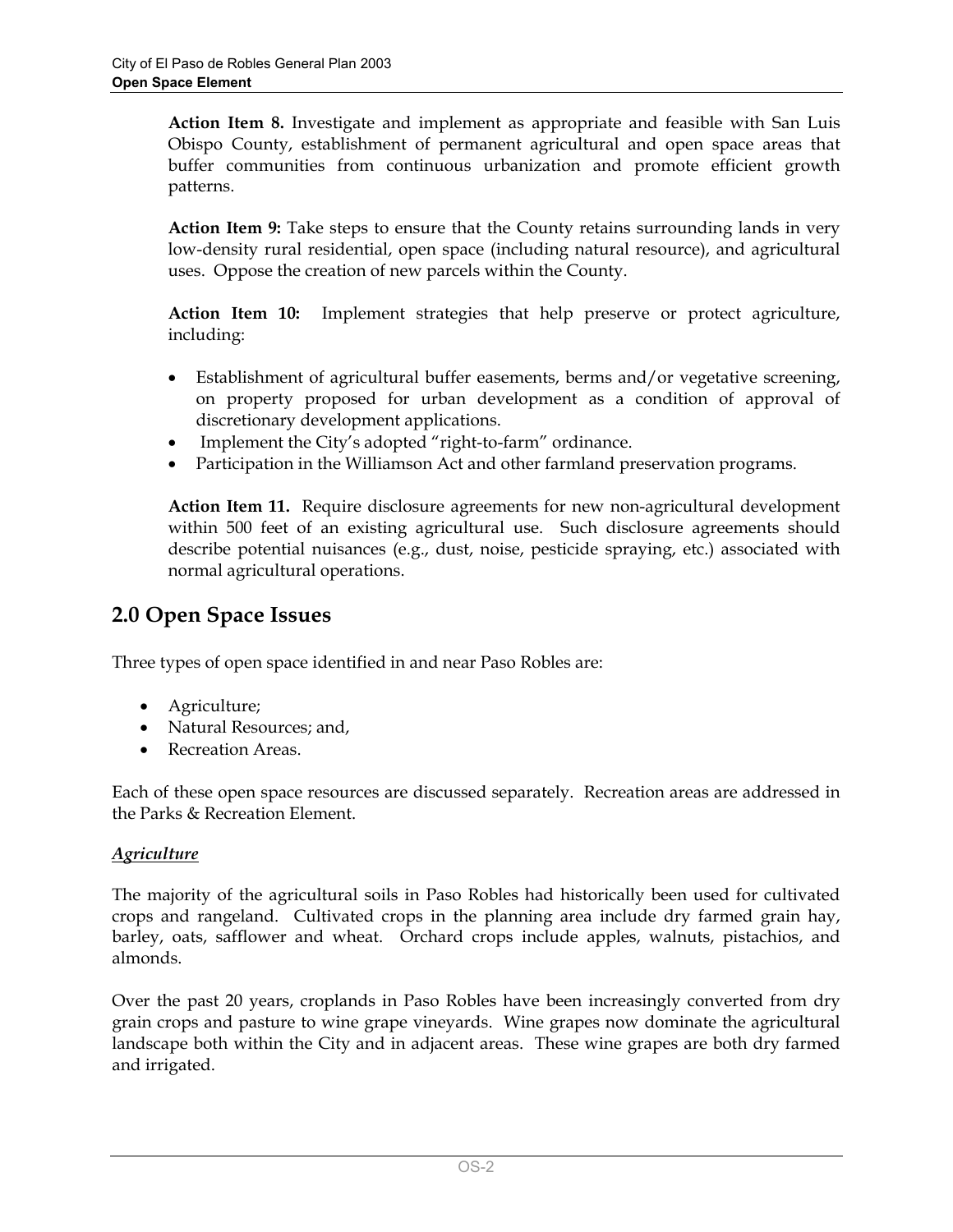Agricultural uses within the City limits are concentrated north of Highway 46 East and north of the City's Airport. These agricultural lands contribute to the rural setting surrounding Paso Robles and provide a transition between urban development and the surrounding areas.

## *Soils*

Prime soils in the City include Lockwood shaley loam, Hanford and Greenfield gravelly sandy loam, Arbuckle fine sandy loam, and Cropley Clay, when irrigated (refer to Table OS-1). Soils within the City are generally well to moderately-drained soils with a surface layer of coarse sandy loam to shaley loam west of the Salinas River, ranging to clay loam east of the River. The soils in this unit were formed in alluvium derived from mixed rock on terraces. Soils in the eastern portion of the City are considered to be moderate-to-poorly drained. The frost-free season for the City is about 200 days. Figure OS-1 illustrates Important Farmland within the City and existing and proposed Sphere of Influence areas. Soils and agricultural compatibility are listed below in Table OS-1.

According to the California Department of Conservation, San Luis Obispo County lost approximately 260 acres of agricultural land during the 1996-1998 mapping period. Additionally, the County committed 725 acres of agricultural land to non-agricultural use during this period. Since the California Department of Conservation's 1988-1990 mapping cycle, approximately 8,365 acres of agricultural land in the County have been placed in non-agricultural use. However, the net loss of agricultural land in the County has been partially offset by the conversion of 163 acres of urban land to cropland and grazing land, with many acres of new vineyards planted in the Paso Robles area.

The Chandler Ranch area has been historically utilized for grazing and dry land farming. This area is currently vacant and is characterized by rolling hill terrain with a major north-south trending ridgeline in the central portion of the site.

Overall, there are currently 1,067 acres of land currently designated Agriculture within exiting City limits, comprising approximately 9 percent of the City's total land designation area. No lands designated for Agriculture by the City would be converted to other uses under the 2003 Open Space Element.

## *Purple Belt*

In the Paso Robles area and the County as a whole, the vineyard industry has experienced growth over the past 20 years. In 1997, San Luis Obispo County became the fourth largest premium coastal vineyard area in California, after Sonoma, Napa, and Monterey Counties. In 1977, the total planted winegrape acreage in the County was approximately 4,000 acres. Currently, in the Paso Robles area alone, approximately 17,500 acres are planted with winegrapes (Paso Robles Vintners and Growers Association, 2001), with approximately 13,000 acres bearing (Don Curlee, Western Agricultural Publishing Company, Grapegrower Magazine, 2000). Of this acreage, approximately 6,100 acres are planted with Cabernet Sauvignon grapes, approximately 2,900 acres are planted with Merlot grapes, and approximately 2,300 acres are planted with Chardonnay grapes. More than 35 different varieties of winegrape are grown in the Paso Robles area.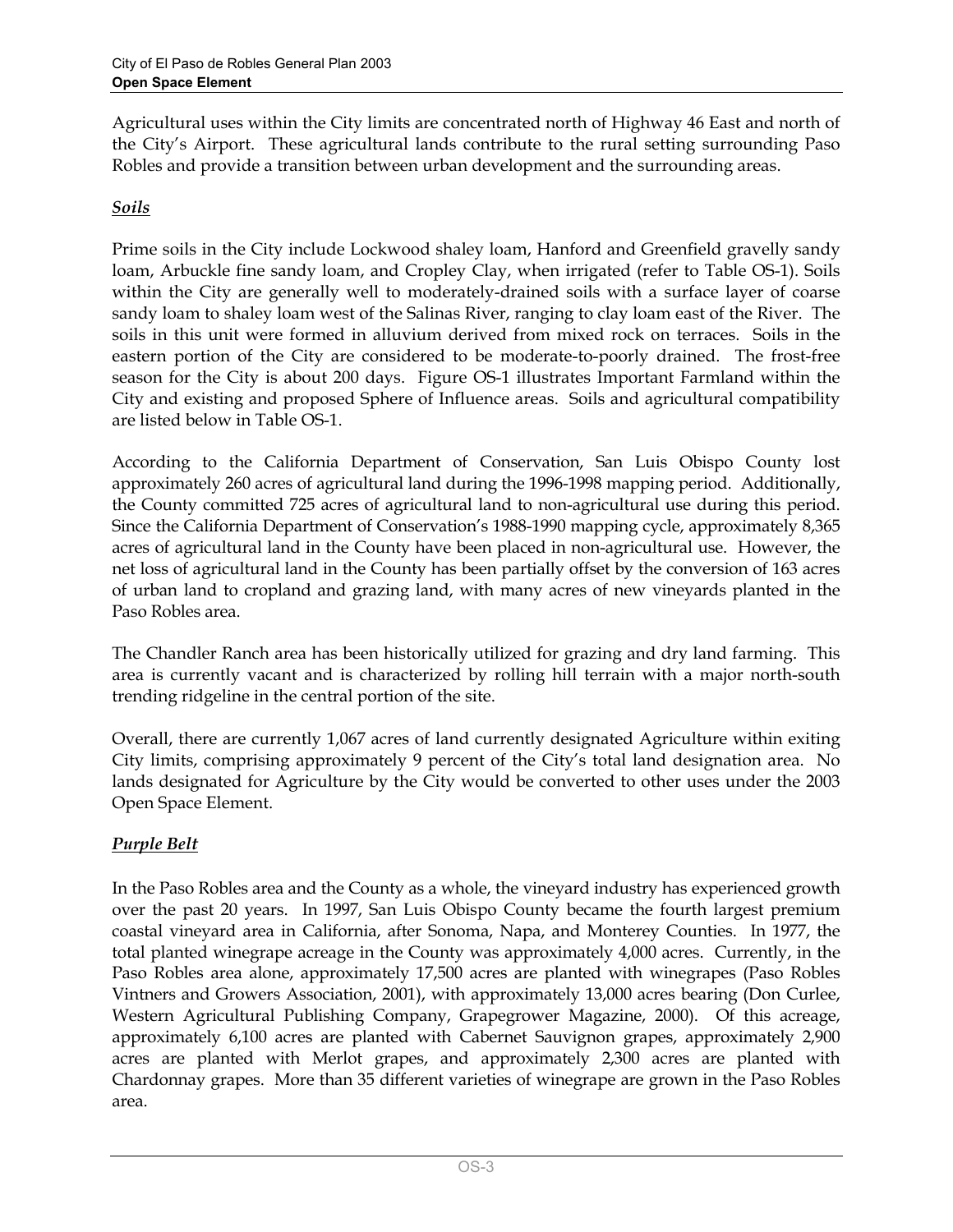The Open Space Element does not, at this time, establish the boundaries of the belt, but instead establishes a policy to study and determine the boundaries of a Purple Belt (wine grape belt) and a process through which the City could purchase development rights in the Purple Belt area. The boundaries of a Purple Belt (wine grape and other agriculture belt) is intended to ensure protection of vineyard and other AG resources, open space, and to prevent expansion and sprawl of urban development. It is intended to preserve the County's sense of rural character by preserving open space corridors between existing communities. Open space can also serve the function of a buffer between conflicting land uses and allow clustering of residential uses within the planning area with density incentives for setting aside lands for open space.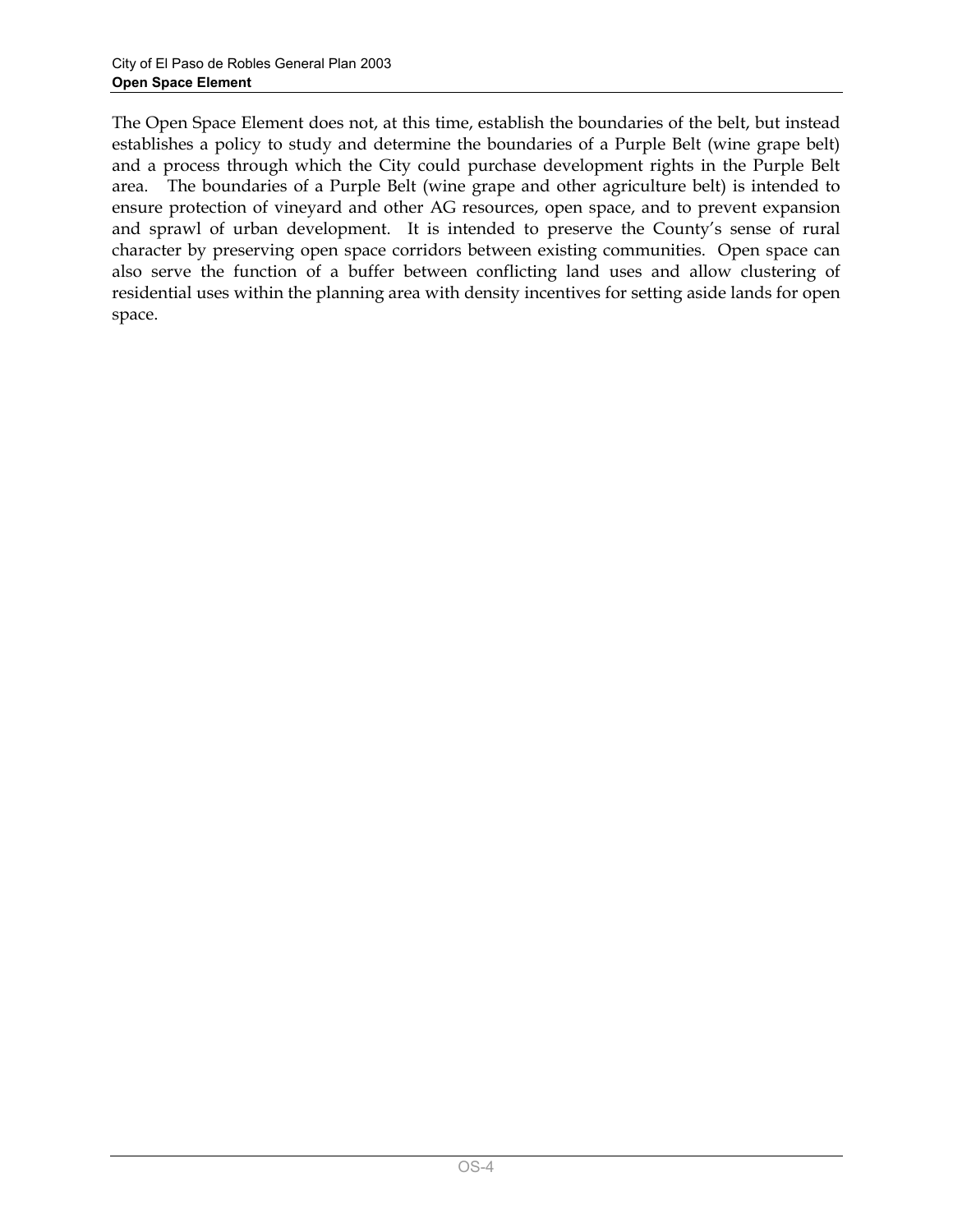#### *Natural Resources*

Natural Resources within the planning area include groundwater and surface water resources, biological resources, visual resources, cultural resources, and mineral resources. These resources and goals and policies that address these resources are discussed in the Conservation Element. Open space for flood plain purposes is addressed in the Land Use Element, and open space for public health and safety related to earthquake fault zones, and unstable soil areas are addressed in the Safety Element.

#### *Land Use Conflicts*

Residents living adjacent to agricultural lands often cite odor nuisance impacts, noise from farm equipment, vehicle conflicts, dust and pesticide spraying as land use conflicts. Conflicts between farm vehicles and high-speed automobiles used by residents on adjacent roadways can lead to accidents. Pesticide spraying can result in health hazards, while odor and noise are nuisances that can affect the enjoyment of private dwellings. Increased dust from soils and farm equipment can be both a nuisance and a health hazard.

| <b>Soil Name and Number</b>                | <b>Agricultural Capability Subclass</b> |  |
|--------------------------------------------|-----------------------------------------|--|
| Linne-Calodo Complex                       | Class IVe-1 (15) Irrigated              |  |
| (152, 153, 154)                            | Class IVe-1 (15) Nonirrigated           |  |
| Lockwood Shaley Loam                       | Class IIe-4 (14) Irrigated              |  |
| (158)                                      | Class IVe-4 (14) Nonirrigated           |  |
| Hanford and Greenfield Gravelly Sandy Loam | Class IIe-4 (14) Irrigated              |  |
| (150)                                      | Class IVe-4 (14) Nonnirrigated          |  |
| Metz-Tujunga Complex (167)                 | Class IVw-4 (14) Nonirrigated           |  |
| Xerofluvents (Riverwash) (212)             | Class VIIIw (14) Nonirrigated           |  |
| Metz Loamy Sand (166)                      | Class IIIs-4 (14) Irrigated             |  |
|                                            | Class IVs-4 (14) Nonirrigated           |  |
| Arbuckle Fine Sandy Loam (100)             | Class I (14) Irrigated                  |  |
|                                            | Class IVc-1 (14) Nonirrigated           |  |
| Cropley Clay (132)                         | Class IIs-5 (14) Irrigated              |  |
|                                            | Class IVs-5 (14) Nonirrigated           |  |

|  | Table OS-1: Soils and Agricultural Capability |  |
|--|-----------------------------------------------|--|
|--|-----------------------------------------------|--|

*Class I soils have few limitations that restrict their use.* 

*Class II soils have moderate limitations that reduce the choice of plants or that require special conservation practices or both.* 

*Class III soils have severe limitations that reduce the choice of plants or that require special conservation practices or both.* 

*Class IV soils have very severe limitations that reduce the choice of plants or that require very careful management or both.* 

*Class VIII soils and landforms have limitations that nearly preclude their use for commercial crop production.* 

*Capability subclass letters describe the main limitations for soil types, as follows:* 

*"c": Too cold or too dry; "e": Erosion; "s": shallow, droughty or stony; "w": water interference.* 

Soil types with a Land Resource Area designation of (14) occur in the Central California Coastal Valleys; soils with a designation of *(15) occur in the Central California Coastal Range.* 

*Source: NRCS, Soil Survey of San Luis Obispo County, California, Paso Robles Area (1983).* 

The placement of residential development adjacent to farmland can also have several negative impacts on farm operations. Direct physical impacts include vandalism to farm equipment or fencing, and theft of fruits and vegetables. Soil compaction from trespassers or equestrians can also damage crop potential. These can result in indirect economic impacts. Decreased air quality from adjacent urban development can also result in impacts to farmland.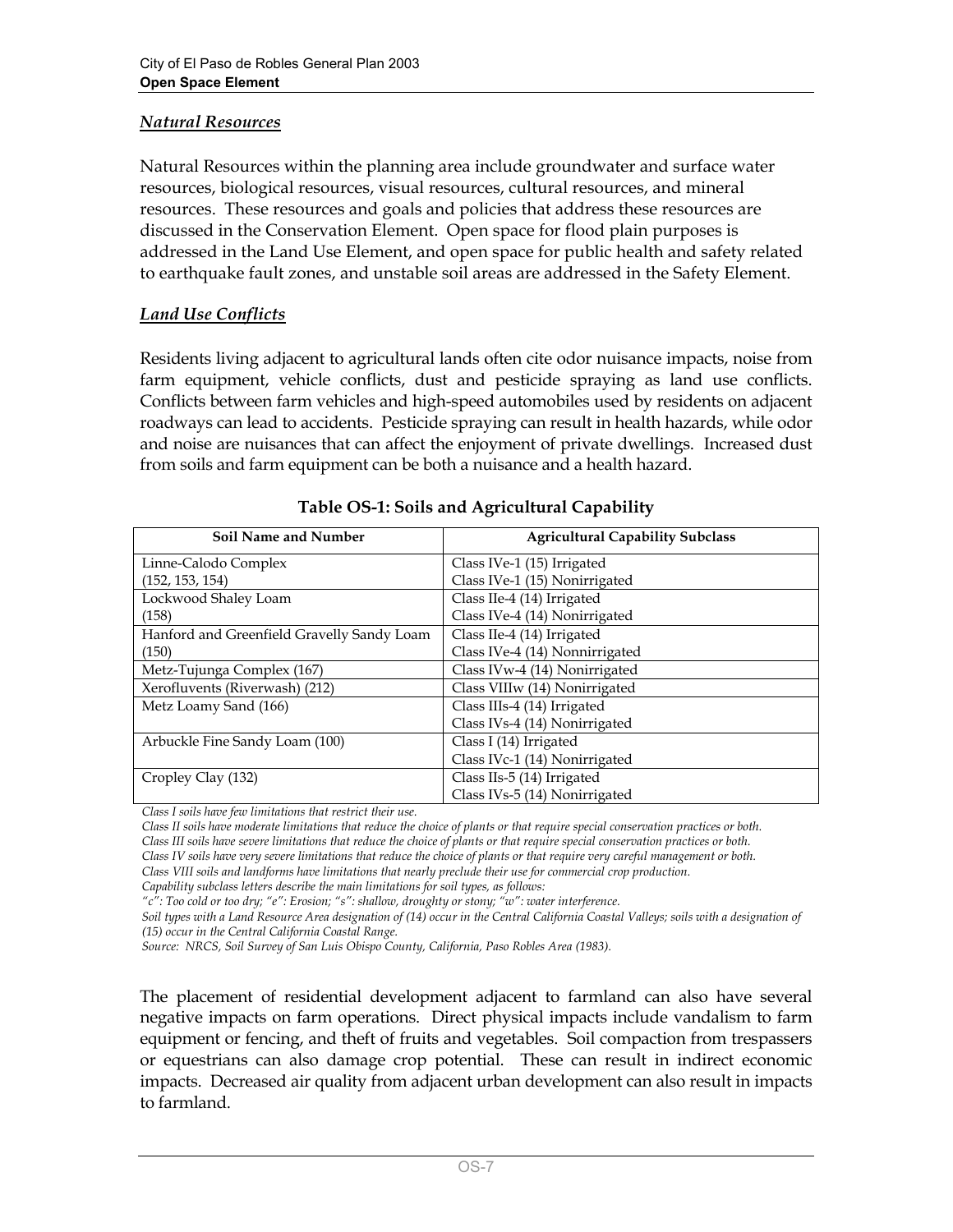Placement of residences adjacent to cultivated agriculture can also have economic impacts to growers. Increased regulations and liability insurance to protect the farmer from adjacent urban uses cost time and money. Some farmers sensitive to nearby residences voluntarily limit their hours of operation and do not intensively use the portions of their property closest to urban uses, in effect establishing informal buffer zones on their own property. This has the effect of lowering crop yields, which can potentially affect the longterm economic viability of the agricultural operation. These types of economic impacts could ultimately cause the loss of agricultural production due to cessation of operations if the economic impacts become severe enough. The City's has a right to farm ordinance to assist in the protection of on-going agricultural operation from nuisance lawsuits. Conflicts between agriculture and other land uses can be minimized by protecting the rights of farmers, increasing communication and education between farmers and adjacent property owners, and maintaining buffers between potentially conflicting uses. Policies are included in this Open Space Element and the Land Use Element to minimize land use conflicts.